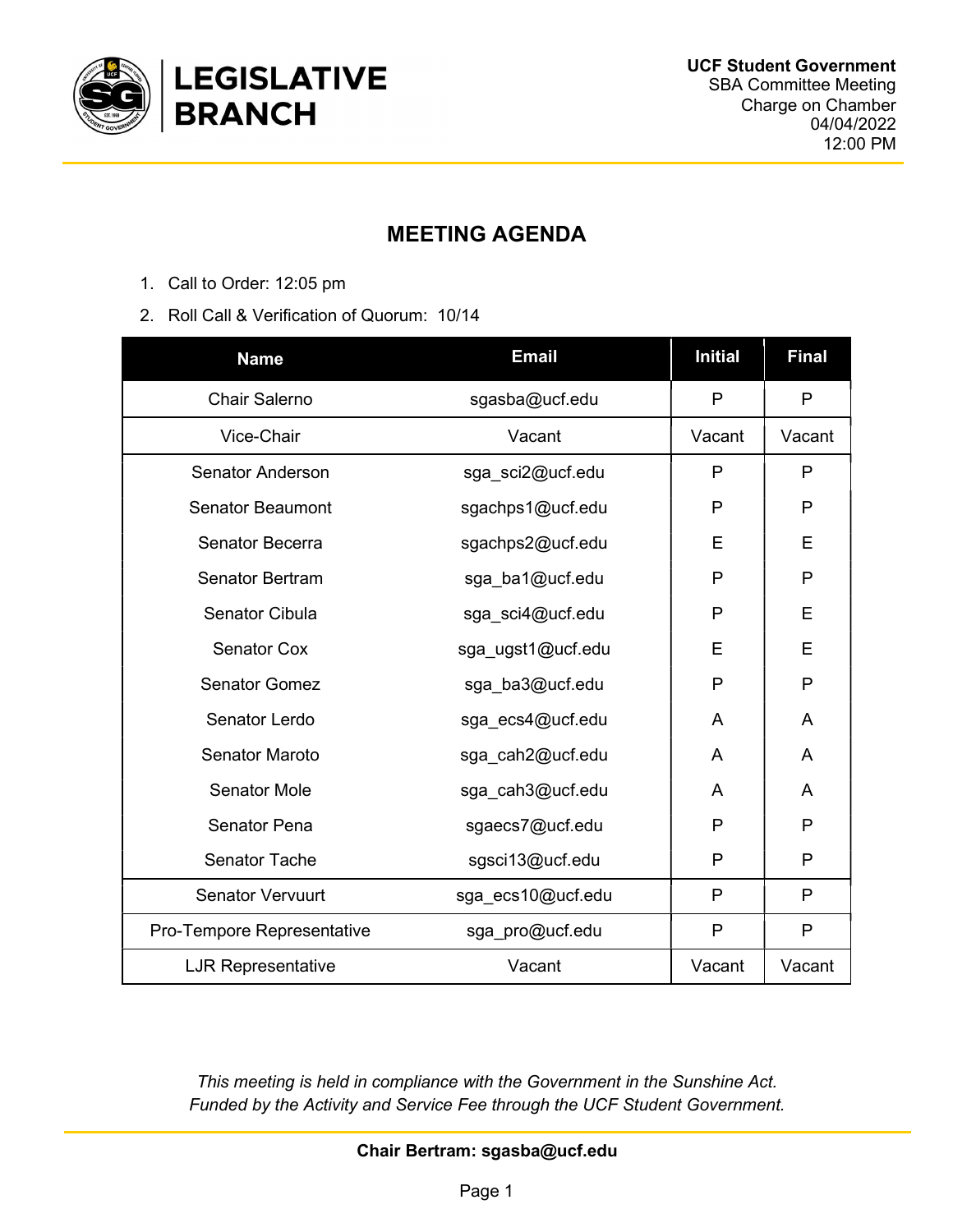

- 3. Approval of the Minutes: 03/21/22; Approved by GC
- 4. Approval of the Agenda- Approved by GC
- 5. Open Forum-
- 6. Announcements from the Chair
	- a. Looking forward to the session!
- 7. Announcements from the Vice-Chair
	- a. None
- 8. Announcements from Committee Members
	- a. Pro-Temp Ciresi
		- i. Hello everyone, Congratulations to the new Chair!!! I have a few quick announcements for you all
		- ii. Applications for the deputy positions are open. The process for applying is to email me a copy of your resume and goal sheet to email by Friday, April 8th at 5pm. Interviews will take place next week
		- iii. Here are my Office hours for this week only. I will have a set recurring schedule after all the Committee Meeting times have been confirmed.
			- 1. Monday: 8-10am (Virtual), 11am-5pm (On Campus)
			- 2. Tuesday: 11am-5pm (On Campus)
			- 3. Wednesday: 8am-5pm (Virtual Only)
			- 4. Thursday: 1-3pm (On Campus)
			- 5. Friday: 11am-4pm (Virtual Only)
		- iv. New Leadership
			- 1. Please begin setting your meeting time for the semester in your group me's they will be due this Thursday by 5pm
			- 2. Please schedule a 1:1 with me
			- 3. Vice-Chair Elections will be held at the next committee meetings
		- v. Link to sign up for 1:1, they will be hybrid. https://calendly.com/protemp/30min
		- vi. Please email or Group me if you have any questions!
- 9. Announcements from Non-Committee Members
	- a. Speaker Kehoe

This meeting is held in compliance with the Government in the Sunshine Act. Funded by the Activity and Service Fee through the UCF Student Government.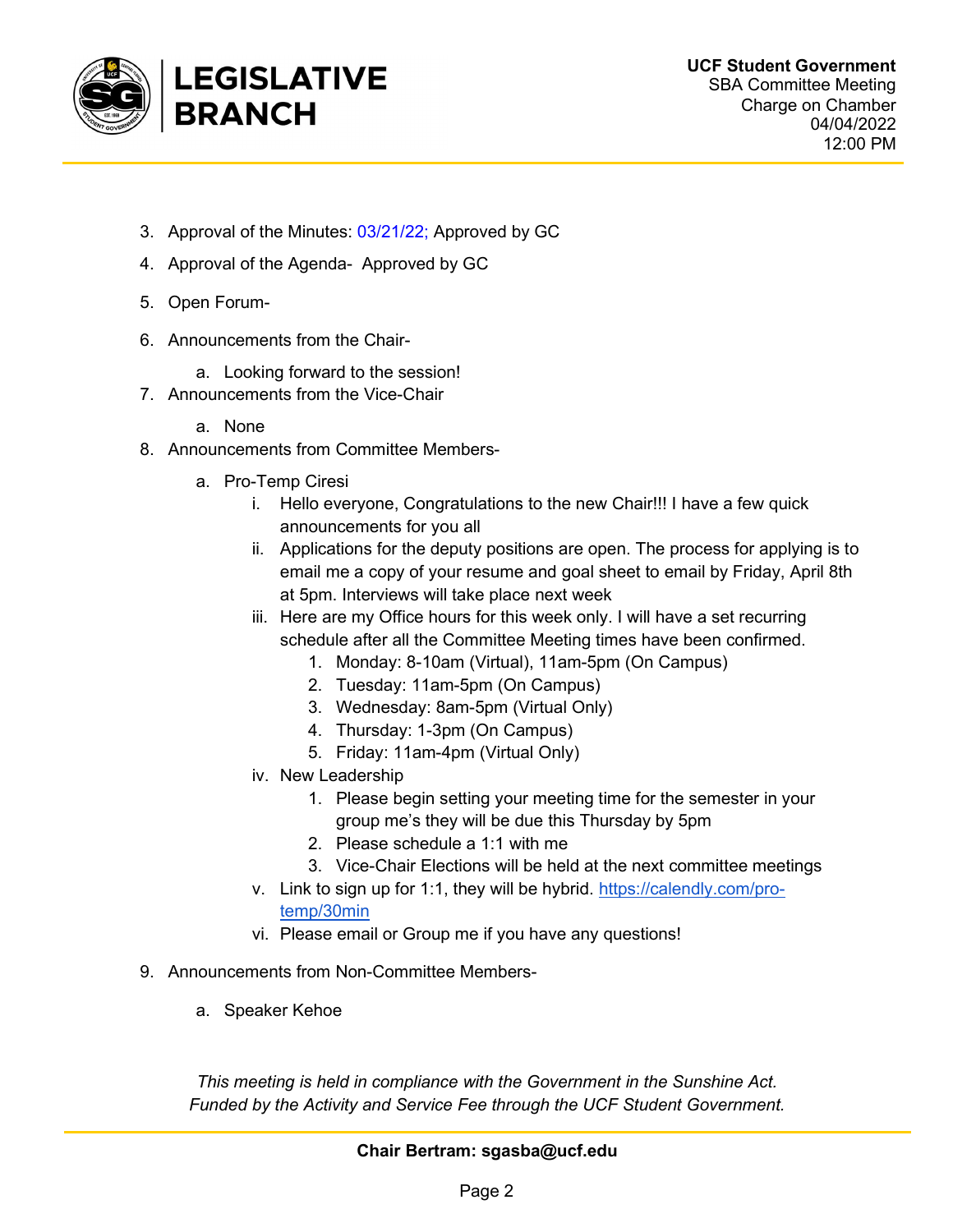

- i. Congrats Chair Salerno!
	- 1. Senate Exec will be meeting this week
	- 2. Name Tag
- ii. Legislative Assistant applications are now open! Please refer to your email for details. Applications close Friday at noon
- iii. Anyone for The Pledge of Allegiance? National Anthem?
- b. Brodie
	- i. Congrats!
- 10. Old Business
	- a. Resolutions
	- b. Proclamations
	- c. New Semester Projects
	- d. Concern Forms.
- 11. New Business
	- a. Resolutions
	- b. Proclamations
	- c. New Semester Projects
	- d. Concern Forms
- 12. Member Discussion-
- 13. Miscellaneous Business
	- a. Chair Elections
		- i. Nominations
			- 1. Sen. Salerno
		- ii. Speech
			- 1. Sen. Salerno
				- a. Double Major in Political Science and Psychology. Second semester here at UCF and have been so impressed with the work that has been done. So many students are unaware of what is happening and don't know they have someone to come to for assistance. In serving in multiple roles has been able to understand some of the issues on campus and

This meeting is held in compliance with the Government in the Sunshine Act. Funded by the Activity and Service Fee through the UCF Student Government.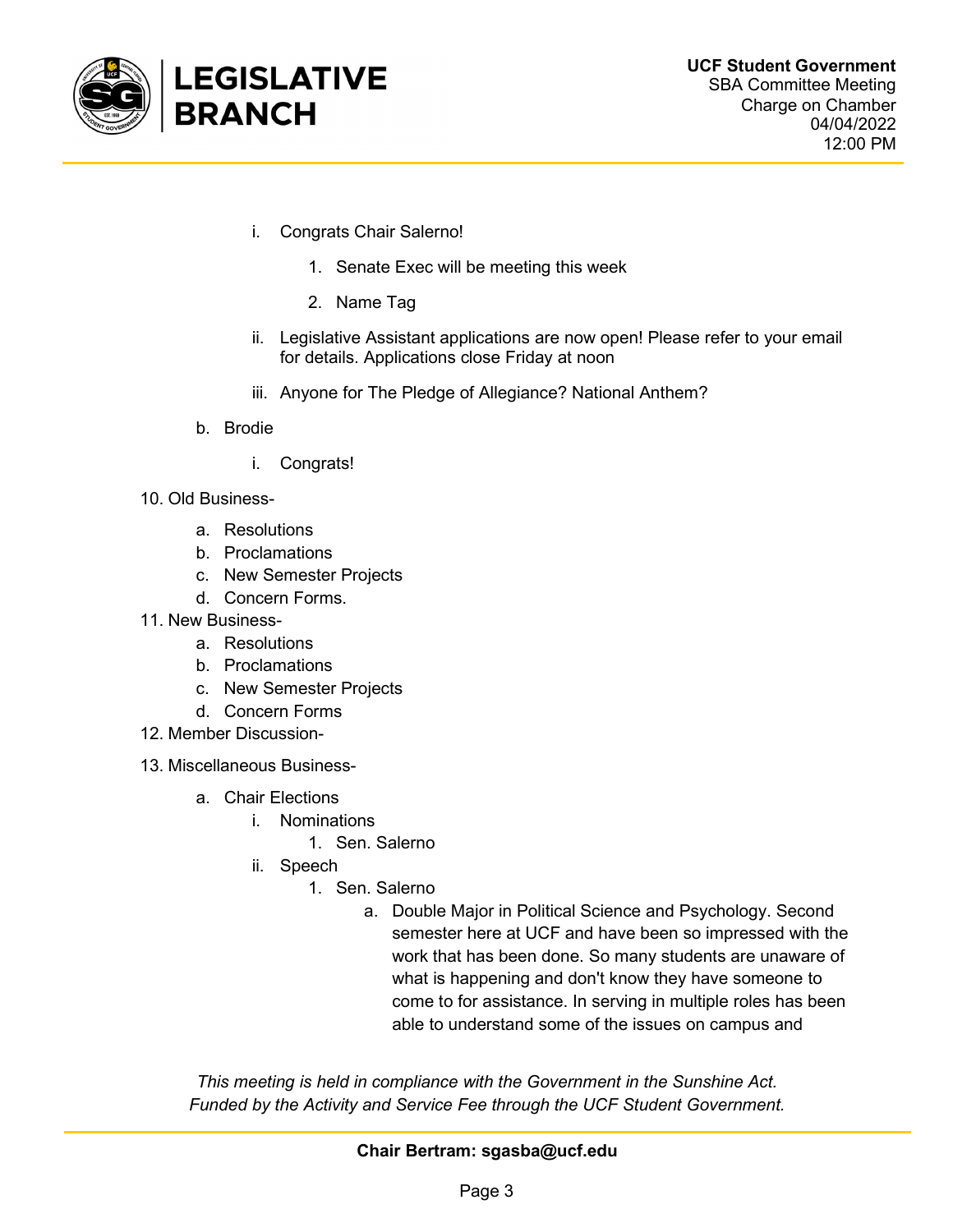

running for the position to be able to help students. Would meet with multiple students who have expressed concerns regarding being able to get jobs after graduation. Has Student Government experience from Valencia being SG President. Taught how to to navigate the system here.

- iii. Questioning
	- 1. Bertram What are some initiatives you would like to bring to the Committee?
		- a. More Connection with GAP Committee, my experience at DATC, when doing research for those initiatives, felt like much of the population being advocated for was not being reached, and we should always talk to those students, not through them. We need to do more talking to the students, met with some of the students after DATC, and they didn't know it was happening. Secondly, transparency, many students are not aware of what services are offered, in SG and out, our committee can support that knowledge.
	- 2. Bertram Do you plan to have the Committee table this session?
		- a. Yes. I want SBA to table, as well as host/co-host open forums to hear from students. Various ways to hear from students. Tabling won't be forced, we will set up a schedule and volunteer. I hope everyone here wants to table to advocate for students, so I am excited about volunteering that way. Also love grassroots campaigning, want to proactively reach out to students in addition to tabling.
- iv. Debate
	- 1. Tache Support Senator Salerno, she is the greatest person for this position, across the whole Committee.
	- 2. Cibula Stefania has always been welcoming and nice, which is critical for this role, to be connecting with students. Great that she is unopposed, because she is great.
- v. Vote
	- 1. 8-0-2 Sen. Salerno is elected Chair

This meeting is held in compliance with the Government in the Sunshine Act. Funded by the Activity and Service Fee through the UCF Student Government.